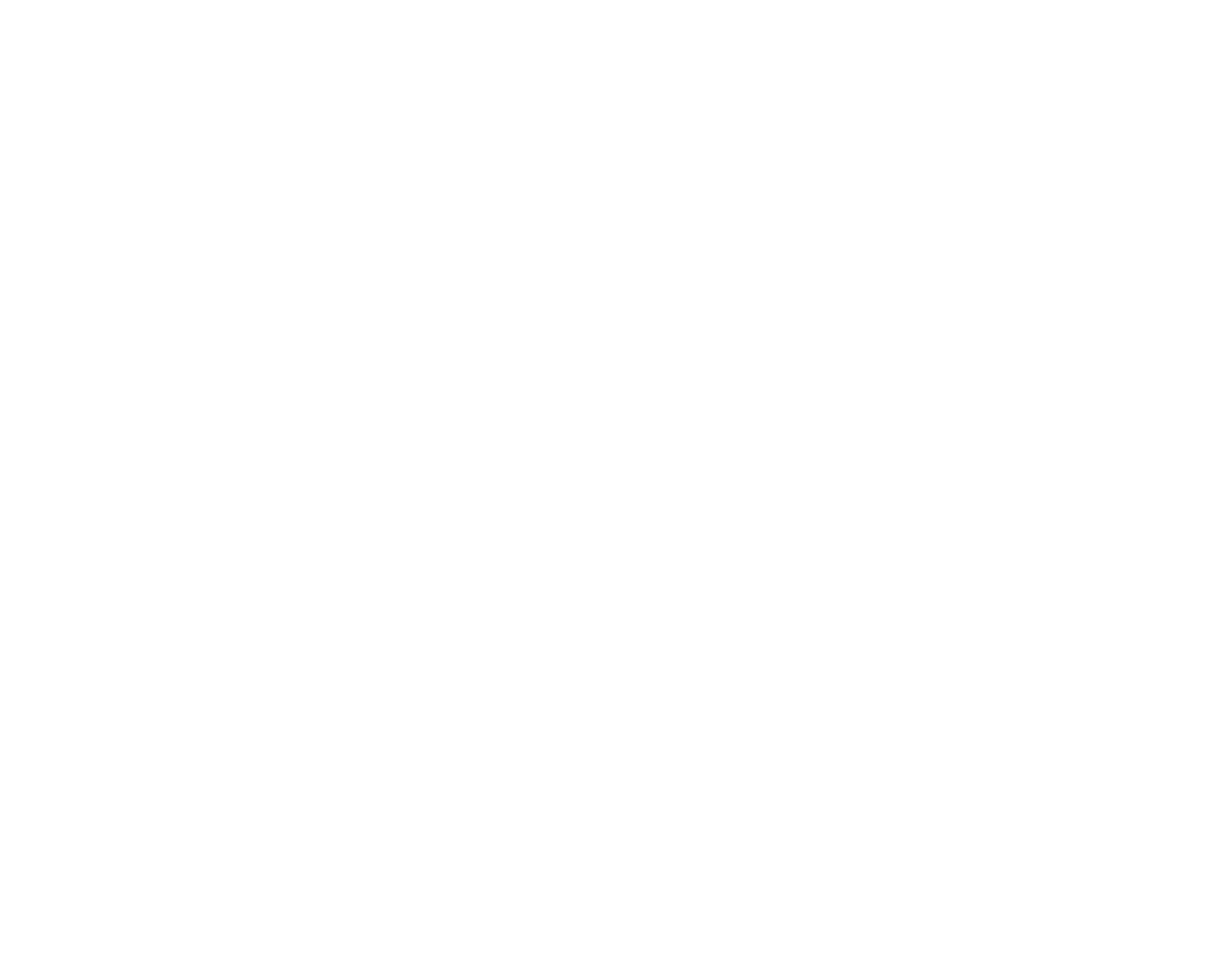| We will assist FirstNet with its new Metro Strategy for the Greater Portland Metro Area as funds, resources and opportunities are available.<br>11d. Describe any success stories or best practices you have identified. Please be as specific as possible.<br>Nothing particularly new to report this period.<br>12. Personnel<br>12a. If the project is not fully staffed, describe how any lack of staffing may impact the project's time line and when the project will be fully staffed.<br>The Outreach Coordinator resigned Nov 4 and the position has not been filled due to state hiring freeze. The Data Analyst will not continue with us beyond March 31, 2017. We have not had a project coordinator since the spr<br>position was zeroed out on the staffing table.<br>12b. Staffing Table - Please include all staff that have contributed time to the project. Please do not remove individuals from this table.<br><b>Job Title</b><br>FTE%<br>Project (s) Assigned<br>StatewideInteroperability<br>SLIGP project coordination (SPOC)<br>Coordinator<br>60<br>Performance manager<br>Consultant coordination<br>10<br>Project Coordinator<br>$\mathbf 0$<br>Project coordination<br>Program Budget manager<br>Grant and finance management<br>5<br>Outreach coordinator<br>$\Omega$<br>Outreach coordination<br>Data Analyst<br>95<br>Outreach support and data analysis<br>13. Subcontracts (Vendors and/or Subrecipients)<br>13a. Subcontracts Table - Include all subcontractors. The totals from this table must equal the "Subcontracts Total" in Question 14f.<br>Contract<br>Type<br>Total Federal Funds<br>Name<br><b>Subcontract Purpose</b><br>RFP/RFQ Issued (Y/N)<br><b>Start Date</b><br>Executed<br><b>End Date</b><br>(Vendor/Subrec.)<br>Allocated<br>(Y/N)<br>\$1,188,778 (incl.<br>SAIC<br>Outreach & Education<br>Vendor<br>No<br>2/27/2014<br>Yes<br>12/31/2017<br>\$248,575 in<br>contingency<br>13b. Describe any challenges encountered with vendors and/or subrecipients.<br>The contract has been amended and extended through Dec 31, 2017. | Change<br>FTE functioning at 60%<br>FTE functioning at 10%<br>FTE functioning at 0%<br>FTE functioning at 5%<br>FTE functioning at 0%<br>FTE functioning at 95%<br><b>Total Matching Funds</b> |  |
|----------------------------------------------------------------------------------------------------------------------------------------------------------------------------------------------------------------------------------------------------------------------------------------------------------------------------------------------------------------------------------------------------------------------------------------------------------------------------------------------------------------------------------------------------------------------------------------------------------------------------------------------------------------------------------------------------------------------------------------------------------------------------------------------------------------------------------------------------------------------------------------------------------------------------------------------------------------------------------------------------------------------------------------------------------------------------------------------------------------------------------------------------------------------------------------------------------------------------------------------------------------------------------------------------------------------------------------------------------------------------------------------------------------------------------------------------------------------------------------------------------------------------------------------------------------------------------------------------------------------------------------------------------------------------------------------------------------------------------------------------------------------------------------------------------------------------------------------------------------------------------------------------------------------------------------------------------------------------------------------------------------------------------------------------------------------------------------|------------------------------------------------------------------------------------------------------------------------------------------------------------------------------------------------|--|
|                                                                                                                                                                                                                                                                                                                                                                                                                                                                                                                                                                                                                                                                                                                                                                                                                                                                                                                                                                                                                                                                                                                                                                                                                                                                                                                                                                                                                                                                                                                                                                                                                                                                                                                                                                                                                                                                                                                                                                                                                                                                                        |                                                                                                                                                                                                |  |
|                                                                                                                                                                                                                                                                                                                                                                                                                                                                                                                                                                                                                                                                                                                                                                                                                                                                                                                                                                                                                                                                                                                                                                                                                                                                                                                                                                                                                                                                                                                                                                                                                                                                                                                                                                                                                                                                                                                                                                                                                                                                                        |                                                                                                                                                                                                |  |
|                                                                                                                                                                                                                                                                                                                                                                                                                                                                                                                                                                                                                                                                                                                                                                                                                                                                                                                                                                                                                                                                                                                                                                                                                                                                                                                                                                                                                                                                                                                                                                                                                                                                                                                                                                                                                                                                                                                                                                                                                                                                                        |                                                                                                                                                                                                |  |
|                                                                                                                                                                                                                                                                                                                                                                                                                                                                                                                                                                                                                                                                                                                                                                                                                                                                                                                                                                                                                                                                                                                                                                                                                                                                                                                                                                                                                                                                                                                                                                                                                                                                                                                                                                                                                                                                                                                                                                                                                                                                                        |                                                                                                                                                                                                |  |
|                                                                                                                                                                                                                                                                                                                                                                                                                                                                                                                                                                                                                                                                                                                                                                                                                                                                                                                                                                                                                                                                                                                                                                                                                                                                                                                                                                                                                                                                                                                                                                                                                                                                                                                                                                                                                                                                                                                                                                                                                                                                                        |                                                                                                                                                                                                |  |
|                                                                                                                                                                                                                                                                                                                                                                                                                                                                                                                                                                                                                                                                                                                                                                                                                                                                                                                                                                                                                                                                                                                                                                                                                                                                                                                                                                                                                                                                                                                                                                                                                                                                                                                                                                                                                                                                                                                                                                                                                                                                                        |                                                                                                                                                                                                |  |
|                                                                                                                                                                                                                                                                                                                                                                                                                                                                                                                                                                                                                                                                                                                                                                                                                                                                                                                                                                                                                                                                                                                                                                                                                                                                                                                                                                                                                                                                                                                                                                                                                                                                                                                                                                                                                                                                                                                                                                                                                                                                                        |                                                                                                                                                                                                |  |
|                                                                                                                                                                                                                                                                                                                                                                                                                                                                                                                                                                                                                                                                                                                                                                                                                                                                                                                                                                                                                                                                                                                                                                                                                                                                                                                                                                                                                                                                                                                                                                                                                                                                                                                                                                                                                                                                                                                                                                                                                                                                                        |                                                                                                                                                                                                |  |
|                                                                                                                                                                                                                                                                                                                                                                                                                                                                                                                                                                                                                                                                                                                                                                                                                                                                                                                                                                                                                                                                                                                                                                                                                                                                                                                                                                                                                                                                                                                                                                                                                                                                                                                                                                                                                                                                                                                                                                                                                                                                                        |                                                                                                                                                                                                |  |
|                                                                                                                                                                                                                                                                                                                                                                                                                                                                                                                                                                                                                                                                                                                                                                                                                                                                                                                                                                                                                                                                                                                                                                                                                                                                                                                                                                                                                                                                                                                                                                                                                                                                                                                                                                                                                                                                                                                                                                                                                                                                                        |                                                                                                                                                                                                |  |
|                                                                                                                                                                                                                                                                                                                                                                                                                                                                                                                                                                                                                                                                                                                                                                                                                                                                                                                                                                                                                                                                                                                                                                                                                                                                                                                                                                                                                                                                                                                                                                                                                                                                                                                                                                                                                                                                                                                                                                                                                                                                                        |                                                                                                                                                                                                |  |
|                                                                                                                                                                                                                                                                                                                                                                                                                                                                                                                                                                                                                                                                                                                                                                                                                                                                                                                                                                                                                                                                                                                                                                                                                                                                                                                                                                                                                                                                                                                                                                                                                                                                                                                                                                                                                                                                                                                                                                                                                                                                                        |                                                                                                                                                                                                |  |
|                                                                                                                                                                                                                                                                                                                                                                                                                                                                                                                                                                                                                                                                                                                                                                                                                                                                                                                                                                                                                                                                                                                                                                                                                                                                                                                                                                                                                                                                                                                                                                                                                                                                                                                                                                                                                                                                                                                                                                                                                                                                                        |                                                                                                                                                                                                |  |
|                                                                                                                                                                                                                                                                                                                                                                                                                                                                                                                                                                                                                                                                                                                                                                                                                                                                                                                                                                                                                                                                                                                                                                                                                                                                                                                                                                                                                                                                                                                                                                                                                                                                                                                                                                                                                                                                                                                                                                                                                                                                                        |                                                                                                                                                                                                |  |
|                                                                                                                                                                                                                                                                                                                                                                                                                                                                                                                                                                                                                                                                                                                                                                                                                                                                                                                                                                                                                                                                                                                                                                                                                                                                                                                                                                                                                                                                                                                                                                                                                                                                                                                                                                                                                                                                                                                                                                                                                                                                                        |                                                                                                                                                                                                |  |
|                                                                                                                                                                                                                                                                                                                                                                                                                                                                                                                                                                                                                                                                                                                                                                                                                                                                                                                                                                                                                                                                                                                                                                                                                                                                                                                                                                                                                                                                                                                                                                                                                                                                                                                                                                                                                                                                                                                                                                                                                                                                                        |                                                                                                                                                                                                |  |
|                                                                                                                                                                                                                                                                                                                                                                                                                                                                                                                                                                                                                                                                                                                                                                                                                                                                                                                                                                                                                                                                                                                                                                                                                                                                                                                                                                                                                                                                                                                                                                                                                                                                                                                                                                                                                                                                                                                                                                                                                                                                                        |                                                                                                                                                                                                |  |
|                                                                                                                                                                                                                                                                                                                                                                                                                                                                                                                                                                                                                                                                                                                                                                                                                                                                                                                                                                                                                                                                                                                                                                                                                                                                                                                                                                                                                                                                                                                                                                                                                                                                                                                                                                                                                                                                                                                                                                                                                                                                                        | Allocated                                                                                                                                                                                      |  |
|                                                                                                                                                                                                                                                                                                                                                                                                                                                                                                                                                                                                                                                                                                                                                                                                                                                                                                                                                                                                                                                                                                                                                                                                                                                                                                                                                                                                                                                                                                                                                                                                                                                                                                                                                                                                                                                                                                                                                                                                                                                                                        |                                                                                                                                                                                                |  |
|                                                                                                                                                                                                                                                                                                                                                                                                                                                                                                                                                                                                                                                                                                                                                                                                                                                                                                                                                                                                                                                                                                                                                                                                                                                                                                                                                                                                                                                                                                                                                                                                                                                                                                                                                                                                                                                                                                                                                                                                                                                                                        |                                                                                                                                                                                                |  |
|                                                                                                                                                                                                                                                                                                                                                                                                                                                                                                                                                                                                                                                                                                                                                                                                                                                                                                                                                                                                                                                                                                                                                                                                                                                                                                                                                                                                                                                                                                                                                                                                                                                                                                                                                                                                                                                                                                                                                                                                                                                                                        |                                                                                                                                                                                                |  |
| 14. Budget Worksheet                                                                                                                                                                                                                                                                                                                                                                                                                                                                                                                                                                                                                                                                                                                                                                                                                                                                                                                                                                                                                                                                                                                                                                                                                                                                                                                                                                                                                                                                                                                                                                                                                                                                                                                                                                                                                                                                                                                                                                                                                                                                   |                                                                                                                                                                                                |  |
| Columns 2, 3 and 4 must match your current project budget for the entire award, which is the SF-424A on file.<br>Only list matching funds that the Department of Commerce has already approved.<br>\$51,070.25 in matching funds were added last quarter for 2013-2016 outreach efforts.<br>Matching funds of \$59,687.22 were previously removed due to insufficient documentation.                                                                                                                                                                                                                                                                                                                                                                                                                                                                                                                                                                                                                                                                                                                                                                                                                                                                                                                                                                                                                                                                                                                                                                                                                                                                                                                                                                                                                                                                                                                                                                                                                                                                                                   |                                                                                                                                                                                                |  |
| <b>Approved Matching</b><br><b>Federal Funds Expended</b><br><b>Approved Matching</b><br>Project Budget Element (1)<br>Federal Funds Awarded (2)<br>Total Budget (4)<br>Funds (3)<br>Funds Expended (6)<br>(5)                                                                                                                                                                                                                                                                                                                                                                                                                                                                                                                                                                                                                                                                                                                                                                                                                                                                                                                                                                                                                                                                                                                                                                                                                                                                                                                                                                                                                                                                                                                                                                                                                                                                                                                                                                                                                                                                         | Total funds Expended (7)                                                                                                                                                                       |  |
| a. Personnel Salaries<br>\$665,408<br>\$940,936<br>\$275,528<br>\$455,773<br>\$210,048                                                                                                                                                                                                                                                                                                                                                                                                                                                                                                                                                                                                                                                                                                                                                                                                                                                                                                                                                                                                                                                                                                                                                                                                                                                                                                                                                                                                                                                                                                                                                                                                                                                                                                                                                                                                                                                                                                                                                                                                 | \$665,821                                                                                                                                                                                      |  |
| b. Personnel Fringe Benefits<br>\$285,357<br>\$403,386<br>\$118,029<br>\$204,470<br>\$55,201                                                                                                                                                                                                                                                                                                                                                                                                                                                                                                                                                                                                                                                                                                                                                                                                                                                                                                                                                                                                                                                                                                                                                                                                                                                                                                                                                                                                                                                                                                                                                                                                                                                                                                                                                                                                                                                                                                                                                                                           | \$259,670                                                                                                                                                                                      |  |
| c. Travel<br>\$95,758<br>\$105,873<br>\$10,115<br>\$55,700<br>\$9,077                                                                                                                                                                                                                                                                                                                                                                                                                                                                                                                                                                                                                                                                                                                                                                                                                                                                                                                                                                                                                                                                                                                                                                                                                                                                                                                                                                                                                                                                                                                                                                                                                                                                                                                                                                                                                                                                                                                                                                                                                  | \$64,777                                                                                                                                                                                       |  |
| d. Equipment<br>\$0<br>\$0<br>50<br>\$0<br>\$0                                                                                                                                                                                                                                                                                                                                                                                                                                                                                                                                                                                                                                                                                                                                                                                                                                                                                                                                                                                                                                                                                                                                                                                                                                                                                                                                                                                                                                                                                                                                                                                                                                                                                                                                                                                                                                                                                                                                                                                                                                         | \$0                                                                                                                                                                                            |  |
| e. Materials/Supplies<br>\$18,035<br>\$0<br>\$18,035<br>\$38,410<br>\$0                                                                                                                                                                                                                                                                                                                                                                                                                                                                                                                                                                                                                                                                                                                                                                                                                                                                                                                                                                                                                                                                                                                                                                                                                                                                                                                                                                                                                                                                                                                                                                                                                                                                                                                                                                                                                                                                                                                                                                                                                | \$38,410                                                                                                                                                                                       |  |
| f. Subcontracts Total<br>\$1,075,180<br>\$19,963<br>\$1,095,143<br>\$752,779<br>\$20,085                                                                                                                                                                                                                                                                                                                                                                                                                                                                                                                                                                                                                                                                                                                                                                                                                                                                                                                                                                                                                                                                                                                                                                                                                                                                                                                                                                                                                                                                                                                                                                                                                                                                                                                                                                                                                                                                                                                                                                                               | \$772,864                                                                                                                                                                                      |  |
| g. Other<br>\$8,710<br>\$67,983<br>\$76,693<br>\$1,158<br>\$59,124                                                                                                                                                                                                                                                                                                                                                                                                                                                                                                                                                                                                                                                                                                                                                                                                                                                                                                                                                                                                                                                                                                                                                                                                                                                                                                                                                                                                                                                                                                                                                                                                                                                                                                                                                                                                                                                                                                                                                                                                                     | \$60,282                                                                                                                                                                                       |  |
| h. Indirect<br>\$0<br>\$46,482<br>\$46,482<br>\$0<br>\$0                                                                                                                                                                                                                                                                                                                                                                                                                                                                                                                                                                                                                                                                                                                                                                                                                                                                                                                                                                                                                                                                                                                                                                                                                                                                                                                                                                                                                                                                                                                                                                                                                                                                                                                                                                                                                                                                                                                                                                                                                               | \$0                                                                                                                                                                                            |  |
| i. Total Costs<br>\$2,148,448<br>\$2,686,548<br>\$538,100<br>\$1,508,290<br>\$353,534                                                                                                                                                                                                                                                                                                                                                                                                                                                                                                                                                                                                                                                                                                                                                                                                                                                                                                                                                                                                                                                                                                                                                                                                                                                                                                                                                                                                                                                                                                                                                                                                                                                                                                                                                                                                                                                                                                                                                                                                  | \$1,861,824                                                                                                                                                                                    |  |
| i. % of Total<br>80%<br>100%<br>20%<br>81%<br>19%                                                                                                                                                                                                                                                                                                                                                                                                                                                                                                                                                                                                                                                                                                                                                                                                                                                                                                                                                                                                                                                                                                                                                                                                                                                                                                                                                                                                                                                                                                                                                                                                                                                                                                                                                                                                                                                                                                                                                                                                                                      | 100%                                                                                                                                                                                           |  |
| 15. Certification: I certify to the best of my knowledge and belief that this report is correct and complete for performance of activities for the purpose(s) set forth in the award documents.                                                                                                                                                                                                                                                                                                                                                                                                                                                                                                                                                                                                                                                                                                                                                                                                                                                                                                                                                                                                                                                                                                                                                                                                                                                                                                                                                                                                                                                                                                                                                                                                                                                                                                                                                                                                                                                                                        |                                                                                                                                                                                                |  |
| 16a. Typed or printed name and title of Authorized Certifying Official:<br>16c. Telephone (area<br>code, number, and<br>971-701-1071<br>David Soloos, Statewide Interoperability Coordinator and SPOC<br>extension)                                                                                                                                                                                                                                                                                                                                                                                                                                                                                                                                                                                                                                                                                                                                                                                                                                                                                                                                                                                                                                                                                                                                                                                                                                                                                                                                                                                                                                                                                                                                                                                                                                                                                                                                                                                                                                                                    |                                                                                                                                                                                                |  |
| 16d. Email Address:<br>david.soloos@oregon.gov<br>16b. Signature of Authorized Certifying Official:                                                                                                                                                                                                                                                                                                                                                                                                                                                                                                                                                                                                                                                                                                                                                                                                                                                                                                                                                                                                                                                                                                                                                                                                                                                                                                                                                                                                                                                                                                                                                                                                                                                                                                                                                                                                                                                                                                                                                                                    |                                                                                                                                                                                                |  |
| 2/17/2017<br>Date: $\iota$                                                                                                                                                                                                                                                                                                                                                                                                                                                                                                                                                                                                                                                                                                                                                                                                                                                                                                                                                                                                                                                                                                                                                                                                                                                                                                                                                                                                                                                                                                                                                                                                                                                                                                                                                                                                                                                                                                                                                                                                                                                             |                                                                                                                                                                                                |  |